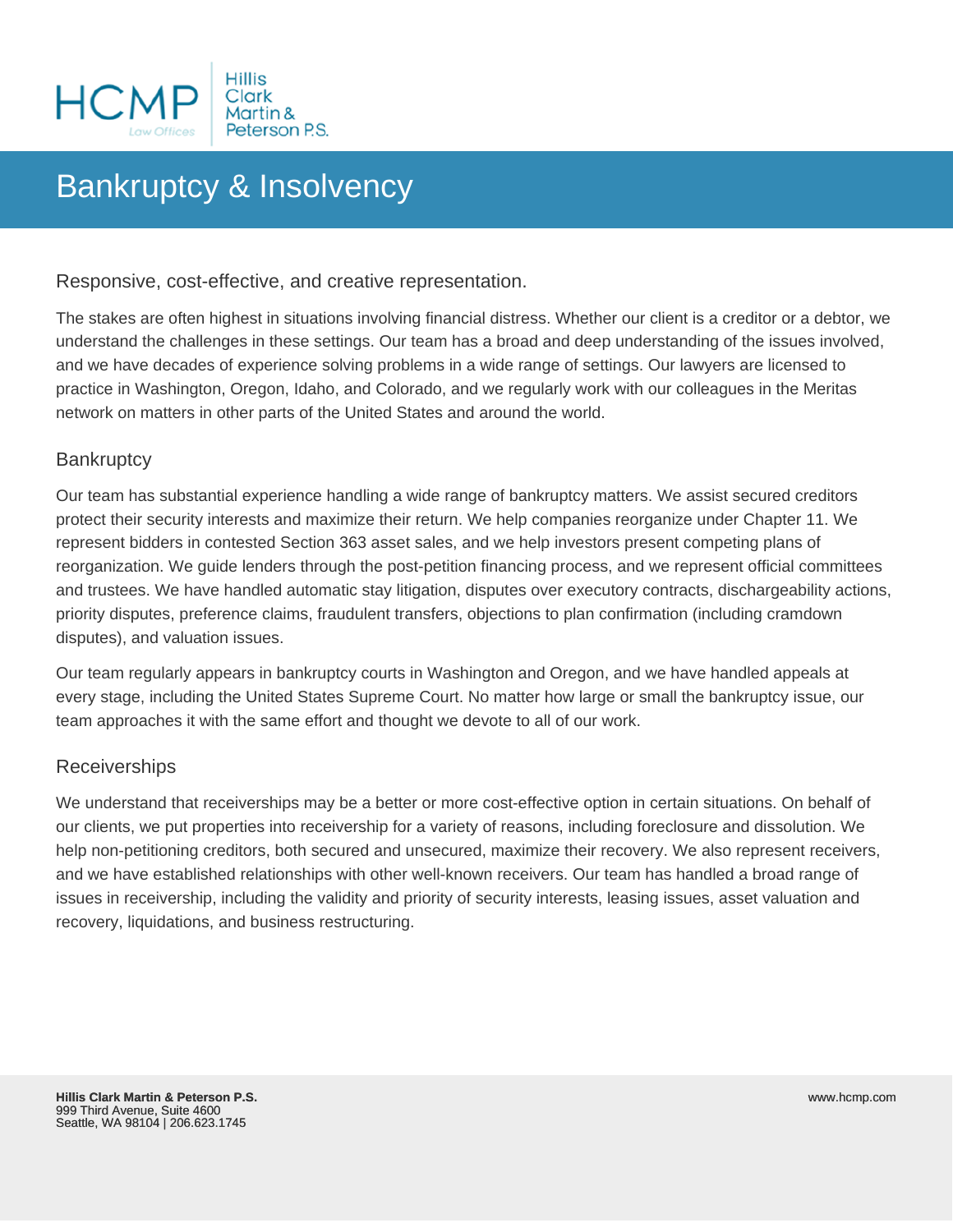Our team regularly appears in federal and state courts in Washington, Oregon, and Idaho. We handle appeals at all levels. We approach our receivership matters with creativity and effort; the goal is always to achieve the best possible outcome for our client.

# Litigation

Bankruptcy and receivership is often the last resort in a long process involving distressed debt. The process often begins in a federal or state court of general jurisdiction, and our team has significant experience with such matters. We assist our mortgage lender and other clients with judicial foreclosure, debt collection, and judgment enforcement. We enforce guarantees, and we prosecute fraudulent transfer actions. We also help our clients with non-judicial real property foreclosures and with enforcement of their Article 9 security interests. We advise our creditor-clients on federal and state debt collection and consumer protection laws, and we defend lender liability claims, whether they arise as a defensive tactic or an independent claim.

Our team has appeared in federal and state courts in Washington and Oregon, and we have handled matters across the country with support from our colleagues in the Meritas network. We develop imaginative solutions to each situation, and we focus on being responsive to our client's needs as the litigation develops.

### **Workouts**

We frequently help clients resolve insolvency issues outside of the courtroom. When circumstances allow, we provide guidance regarding strategies for our clients to avoid litigation, bankruptcy, or other prolonged debtcollection processes. We work closely with our Lender Services team to develop cost-effective and creative workout solutions wherever possible.

HCMP's Bankruptcy & Insolvency law practice has also been repeatedly ranked by [Chambers USA](https://chambers.com/department/hillis-clark-martin-peterson-ps-bankruptcy-restructuring-usa-5:513:13365:1:119357)® in the category of Bankruptcy/Restructuring, most recently for 2022.

# Representative Clients

HCMP provides a number of clients with ongoing representation in connection with insolvency matters. Here is a partial representative list of clients:

- Fannie Mae
- HomeStreet Bank
- KeyBank National Association
- Seattle Bank
- Umpqua Bank
- Washington Federal Savings